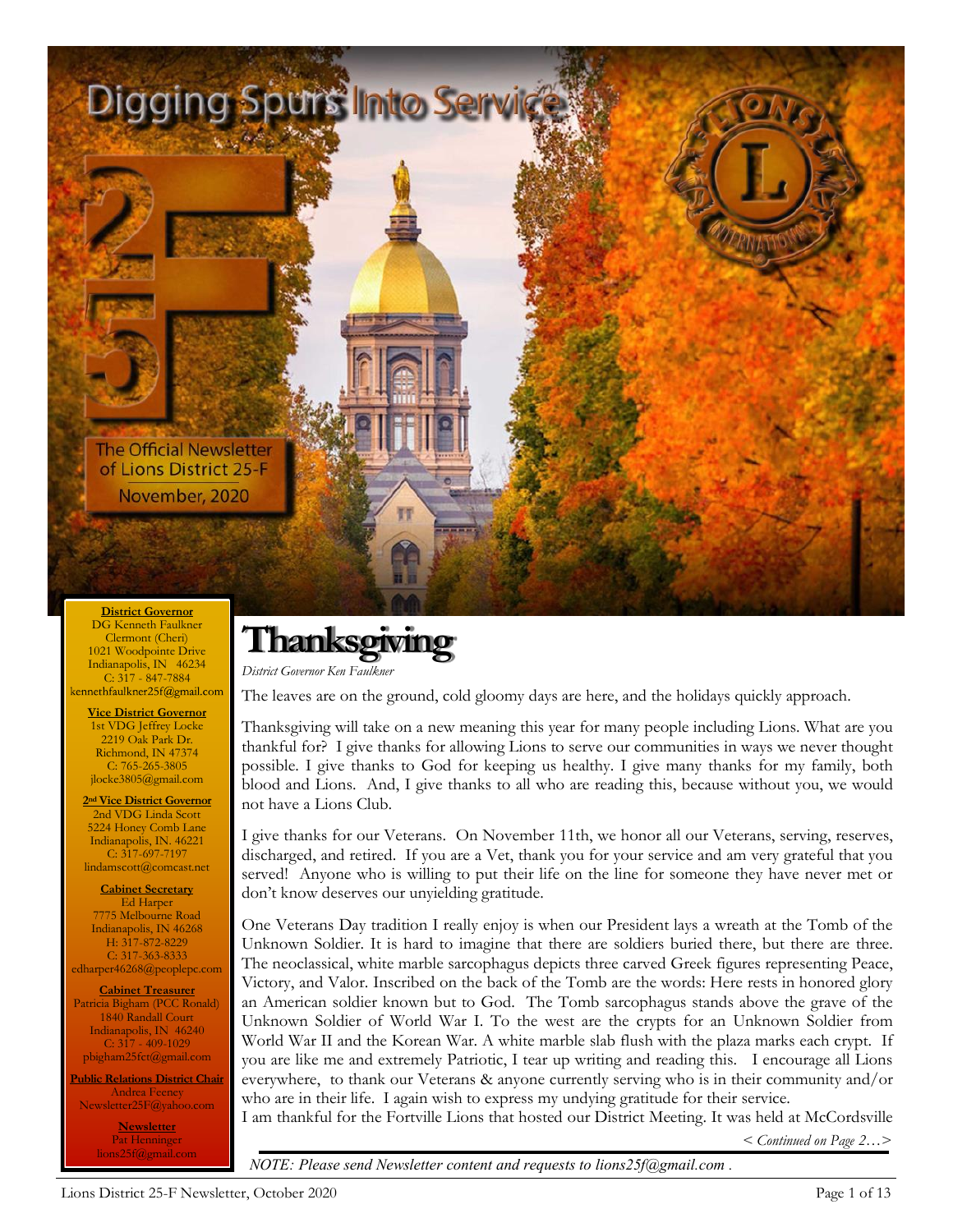#### *< ...continued from Page 1. >*

United Methodist Church and their congregation celebrates over 100 years of fellowship. Lunch was awesome with homemade chili, and potato soup and sandwiches. There is not enough gratitude that I can share for hosting that meeting. Just a reminder, everyone is welcome to attend, as this is not just for PDG's or Cabinet Lions. We can all come to together and share fellowship, and even a few laughs.

Four months of my year as District Governor are behind me and many things have happened that have made me proud to be a Lion. I was able to assist a club with presenting a Melvin Jones Fellowship, congratulations to Cabinet Treasurer Pat Bigham on this honor. I was able to present a W.P. Woods Fellowship to Barb Price that same night, congrats!! I have been able to install officers, new members and presented many membership chevrons recognizing years of service.

Speaking of service, NO SERVICE IS TOO SMALL to report. The Lions of Indiana are trying to beat an old record of 85% of all clubs reporting service activities. Secretaries, did you know that you can report yourself reporting MMR's? Yes, it is an activity! If I call our Club Treasurer to see how she is doing, I ask our secretary to report it. Why do we need to report it ? What does LCI do with this information? LCI works with outside organizations to fundraise and partner with to support Lions causes, groups like the Bill & Melinda Gates Foundation. The information that is entered in is used as evidence to show the Gates Foundation we mean business and live up to our motto: WE SERVE!

I look forward to visiting the clubs that have their visits scheduled, and for those clubs that have not scheduled, please contact CS Ed Harper and let's get this scheduled.

I have given you my partial list of reasons for what I am thankful for. Time for all Lions in the District to do the same. Email or text me what you are thankful for.

United in Kindness and Diversity as We Serve,

DG Ken Faulkner

## **Happy Fall!**

*VDG Jeffrey Locke*

By the time you read this we will be into November, the heat of the summer is behind us and the cool winds of winter are upon us. One of the Indy weather personalities I follow on Facebook had posts on his page of people finding white woolly worms. The weatherman said that's an indication of SNOW!

This past month has been busy with Lions activities. On September 22nd, PCC Reed Fish, Leo Scrougham, Lion Past Pres. Jim George of the Williamsburg Club and I played golf in the District 25C outing in Pittsboro. While everyone had a good time, the hardware stayed in 25C.

The funds raised from this event will be donated to Special Olympics.

September 27th was Pork Chop Sunday at Camp Woodsmoke. Even with the new format, I believe everyone was pleased with the turnout. Lion Angela and I had a lot of fun working in the kitchen helping assemble the carry-out meals.

Lion Angela and I tagged along with DG Ken and Lion Cheri and attended DG Ken's official visit at the Beech Grove Lions on October 1st. Our thanks to Lions President Pence for having us. I played golf once again at the Liberty Lions Club outing on Oct 3rd. Funds raised from this event supports Liberty's Christmas for Kids fund.

On October 10th our District held their first District meeting for the year at McCordsville. It was an informative session and the Fortville Lions out did themselves extending their hospitality. On October 12th Lion Angela and I attended DG Ken's official visit to Indianapolis Washington Township Lions Club where we were honored to see CT Pat Bigham receive her Melvin Jones Fellowship. We also thank the Washington Township Lions for their warm welcome.

October 17th found us in Spencer, In. at the Fall Council of Governor's meeting. It was again a great opportunity to visit with Lions from all across Indiana. That evening we attended the Banner Night for DG Kenny Williams of 25E, held at McCormick Creek State Park.

Throughout our travels around the state, we are seeing Lions finding ways to continue to serve their communities in various ways. Even though we are still in the Covid-19 pandemic, Lions are resilient in their efforts to make our communities better for everybody.

Please remember to Wash Up, Mask Up and Social Distance whenever possible. I hope to see you and your Club soon as Lion Angela and I travel this great Lions District of 25F

Jeffrey Locke, 1st VDG

## **Club Activities**

#### **November 21, 2020; 4-8PM**

Please note that the Camp Woodsmoke "clean-up day" has been rescheduled for November 21st. We will start to assemble at the Dinning Hall at 8am. We will have coffee and donuts available. - Bill McDonald, CWS Chair

#### **January 22 - 23, 2021: Mid-Winter Conference Cancelled**

Mid-Winter Conference at the Indianapolis Crowne Plaza (Airport). See Ad later in this newsletter.

**SAVE THE DATE** COMING

UP

Is your Club event on the District Calendar? Check here:

www.indianalions25f.org/calendar.html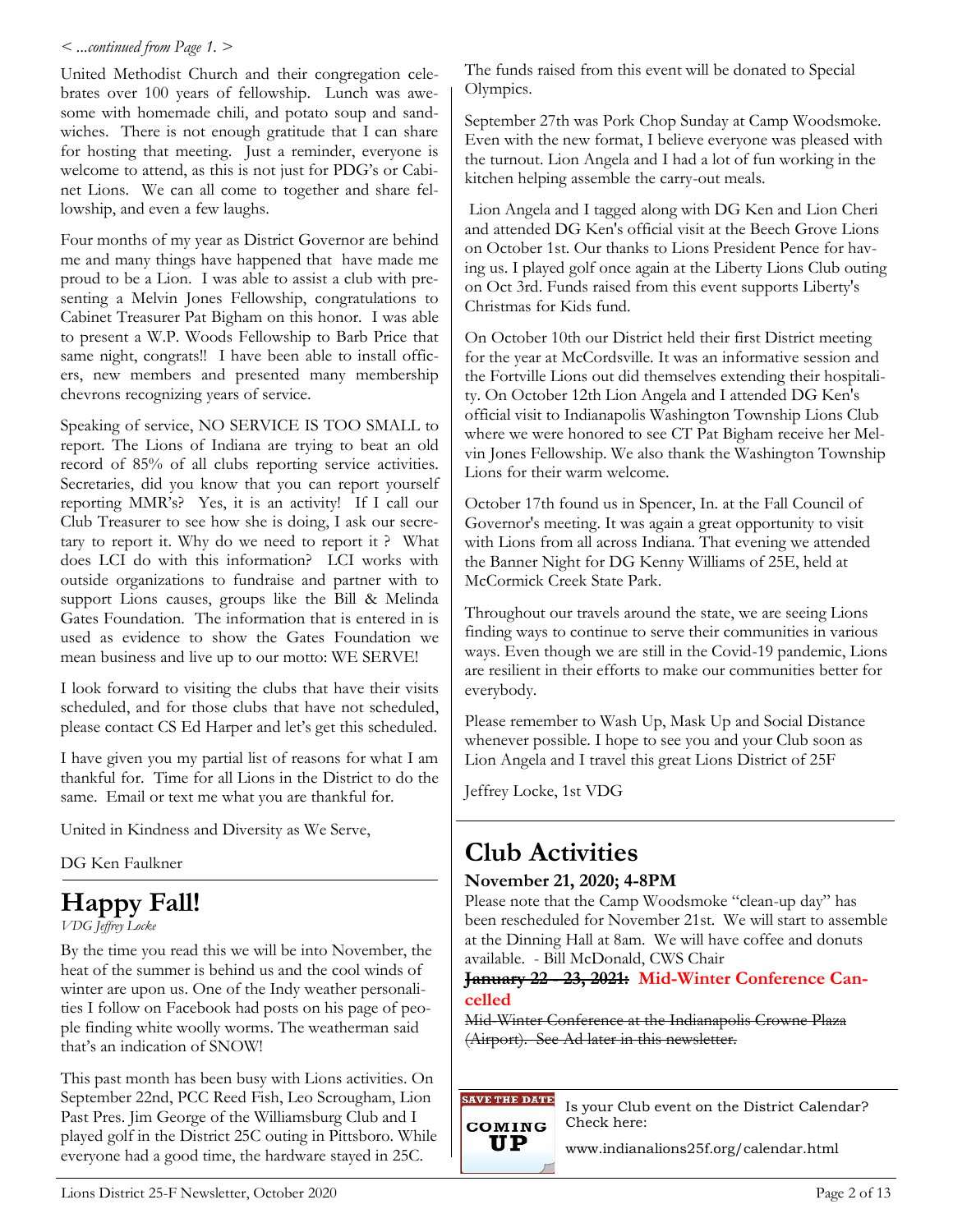## **November is Here!**

*2nd VDG Linda Scott*

This last month before winter gives us such colorful days. We can enjoy the beautiful colors on the trees and all around us. We often think about all we are thankful for.

I want to thank all the veterans and those serving currently. Thank you for your service!

Thank you clubs for being creative with your meetings and for continuing to serve your community. Remember no act of service is too small.

I am sure you have heard that the Mid Winter Conference will

not be a face to face event. The good news is, you will be able to join in the learning virtually and it will not cost anything to participate. More information is coming about what is being offered and how you can join in.

I will add one quick reminder that Peace Posters are due to our Governor by Dec. 1.

Speaking of creativity, each club can submit one design for the International Pin. This pin will be for the 2022 International Convention in New Delhi, India. Designs for pins should be to our Governor by Dec. 15, 2020.

Thank you for all you are doing. Wear your masks and stay safe.



#### **ELECTIONS!!! Attention All Lions running for District Office & Positions District Convention is scheduled for March 13, 2021 Deadline is March 5, 2021**

#### **Must Submit:**

- **A letter of intent from the person running for the position**
- **A letter from the Club signed and dated by club secretary or president stating the Lion is in good standing with the club**

**Letters may be emailed to [owen.47037@gmail.com](about:blank)**

**OR mailed to: Owen Menchhofer 1970 N. county road 300 West Holton, IN 47023**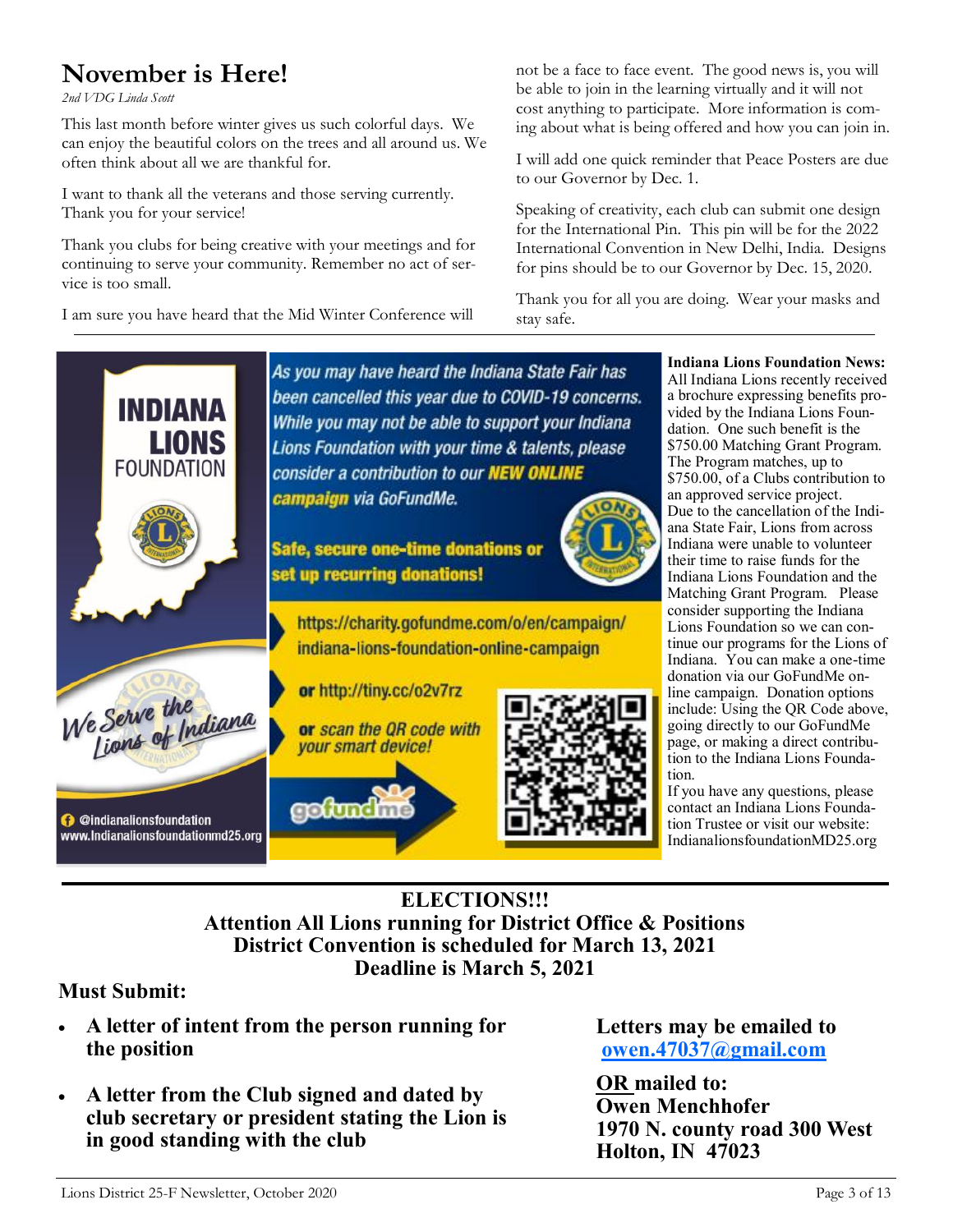**Ben Davis Lions Club** CHILL DINNER Saturday, Nov. 7 4-7pm **Church of the Master** 1620 N. Girls School Rd **Carry out a Bowl of Chili with all** Ist the fixins OR Hot dog & chips Each with a bottle of water **Out Only Event**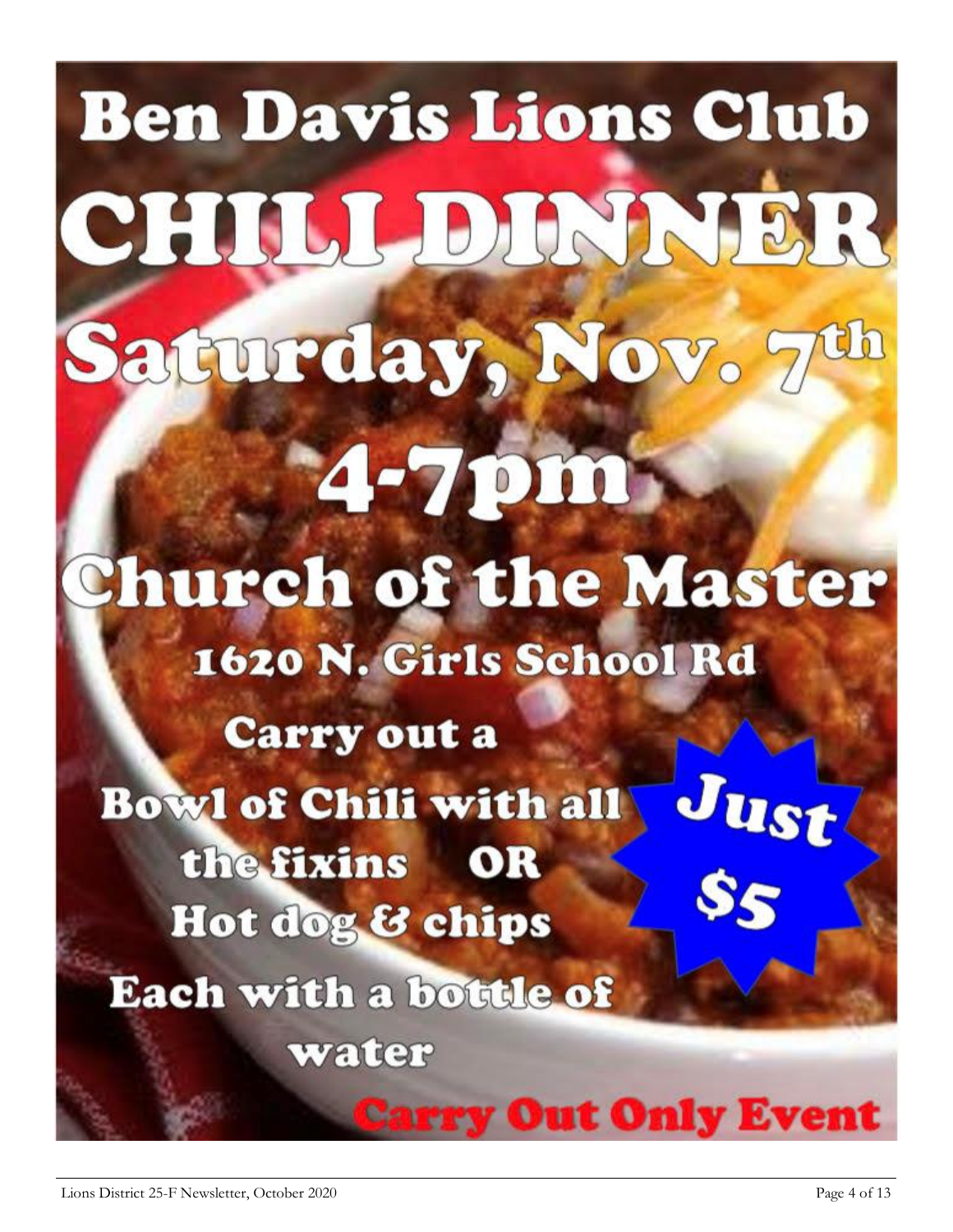# Please join us for our last



# **At the Clermont Lions Club** 3201 Tansel Rd, Clermont, IN 46234 November 6, 2020 Open 5:00 - 8:00! **CARRY OUT ONLY!**

## **Veterans eat for FREE!**

Adult meal includes a Fish, BBQ sandwich, or hot dog, choice of 2 sides (potato salad, baked beans, coleslaw, or Italian pasta), a homemade dessert & a drink. All for \$9. Kids meals are available!

\*\*We as Lions, volunteer our time to raise money so that we may have the opportunity to give back to our communities. We raise funds so that we may host holiday parties for the kids, and it enables us to make donations for causes such as vision, cancer, & diabetes to name a few. We take pride in our community and it is an honor to serve!

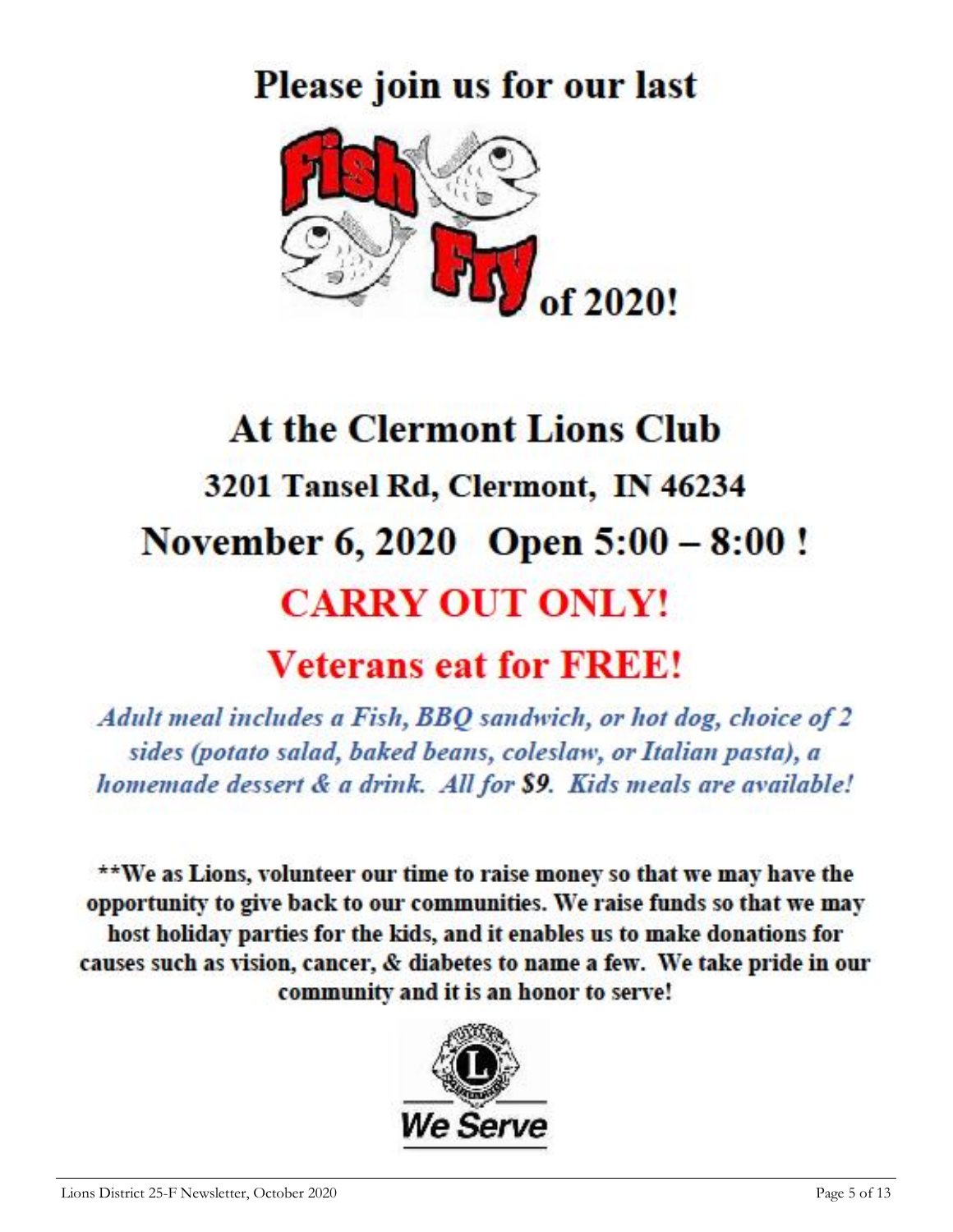## **2020-2021 Directory Corrections**

#### **Governor's Honorary Advisory Committee** (pg. 36)

List should include PCC Reed Fish (13-14), Speedway, C: 317-501-0535, rfish@amfam.com and PDG John Brown (15-16), Pike Township, C: 317-442-3223, jebrown1234@comcast.net

#### **Greensburg Lions Club** (pg. 16) President Jeffrey Marker – Phone: 937-597-6988, E-mail: Jefferymarker1979@gmail.com

**Lawrenceburg Lions Club** (pg. 19) Secretary EG McLaughlin – E-mail Address: mclaughlineg@gmail.com Present Bryan Johnson – E-mail Address: hbryanjohnson@77@gmail.com

#### **Zone Chair** (pg. 38), **Special Olympics Committee Chair** (pg. 42), **Camp Woodsmoke Chair** (pg. 48), **Camp Woodsmoke Trustee** (pg. 50) William (Bill) McDonald - Home: 812-689-6699, E-mail: lionmcdonald53@gmail.com

#### **Law Camp Committee Chair** (pg. 40)

Toni McDonald – E-mail: tonimcdonald2855@gmail.com

#### **Leader Dog Trustee** (pg. 47)

Remove listing for Jill Moore

## **Camp Woodsmoke Caretaker** (pg. 48)

Updated to include phone number, 812-527-2656

#### **Camp Woodsmoke Officers** (pg. 48)

Past District Governors & Current Governor should be reflected as *Trustees* not Officers

#### **Camp Woodsmoke Trustees** (pg. 49-50)

 $R4$  Zone B – position should reflect empty Region 5 Chair – PDG Earl Whipple (21), Connersville, PO Box 644, Connersville, IN 47331, H: 765-825-5886 R5 Zone B – Donna Kumli, Brookville, 10060 SR 252, Brookville, IN 47012, H: 765-647-2868, kumli@hotmail.com

#### **Milan Lions Club** (pg. 21)

Secretary Judy Jordan, Phone: 317-709-1011, E-Mail: j.k.jordan@comcast.net

#### **I-Center Township – Tindley Preparatory Academy** (pg. 28)

Contact person should reflect Yvette Glenn, Phone: 317-491-3357, E-mail: yglenn87@gmail.com AND Chatel Bacon, Phone: 317-996-3619, E-mail: cbadonovr50@yahoo.com

#### **Hope Lions Club** (pg. 17)

President/Secretary Mike Crull, Address: PO Box 40, Hartsville, IN 47244

#### **Ben Davis Lions Club** (pg. 9)

Club Meetings take place the 2<sup>nd</sup> & 4<sup>th</sup> Thursday of the month at the Clermont Lions Club Building, 3201 Tansel Road @ 6pm

#### **Lawrence Lions Club** (pg. 19)

Address: PO Box 26143, Meeting Locations: TBA, contact President/Secretary, Meetings on the 4<sup>th</sup> Monday of the month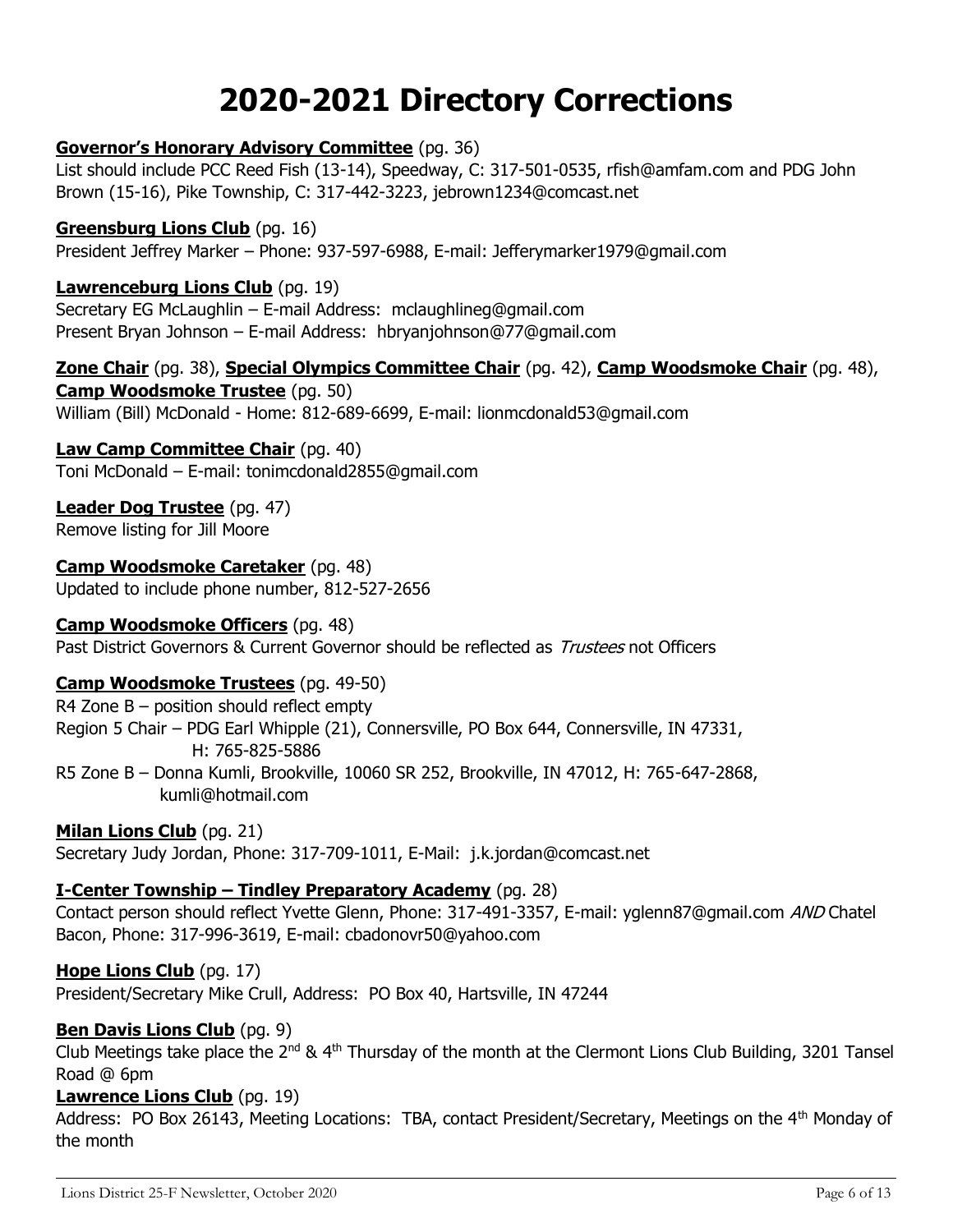### **DISTRICT 25-F CLUB DONATION NOTIFICATION**



Date: and the state of the state of the state of the state of the state of the state of the state of the state

The club of District 25-F:

would like to make the following donations to the projects so indicated:

| <b>DISTRICT 25-F PROJECT</b> | <b>DISTRICT 25-F COMMITTEE</b> |                 | <b>DISTRICT 25-F PROGRAM</b> |
|------------------------------|--------------------------------|-----------------|------------------------------|
| <b>CAMP</b>                  | <b>EYEGLASS</b>                | <b>SPECIAL</b>  | <b>VISION</b>                |
| <b>WOODSMOKE</b>             | <b>RECYCLING</b>               | <b>OLYMPICS</b> | <b>SCREENING</b>             |
|                              |                                |                 |                              |
|                              |                                |                 |                              |
|                              |                                |                 |                              |

#### **MD 25 LIONS OF INDIANA STATE PROJECTS**

| <b>CANCER</b>  | <b>LEADER</b> | <b>VISION FIRST</b>               | <b>INDIANA SCHOOL</b>    | <b>SPEECH AND</b> |
|----------------|---------------|-----------------------------------|--------------------------|-------------------|
| <b>CONTROL</b> | <b>DOG</b>    | <b>&amp; OPERATION KIDS SIGHT</b> | FOR THE BLIND AND        | <b>HEARING</b>    |
|                |               |                                   | <b>VISUALLY IMPAIRED</b> |                   |
|                |               |                                   |                          |                   |
|                |               |                                   |                          |                   |
|                |               |                                   |                          |                   |

| <b>ADDITIONAL</b> |                 |                |  |  |  |  |
|-------------------|-----------------|----------------|--|--|--|--|
| <b>DIABETES</b>   | <b>LAW CAMP</b> | YOUTH EXCHANGE |  |  |  |  |
|                   |                 |                |  |  |  |  |
|                   |                 |                |  |  |  |  |
|                   |                 |                |  |  |  |  |
|                   |                 |                |  |  |  |  |